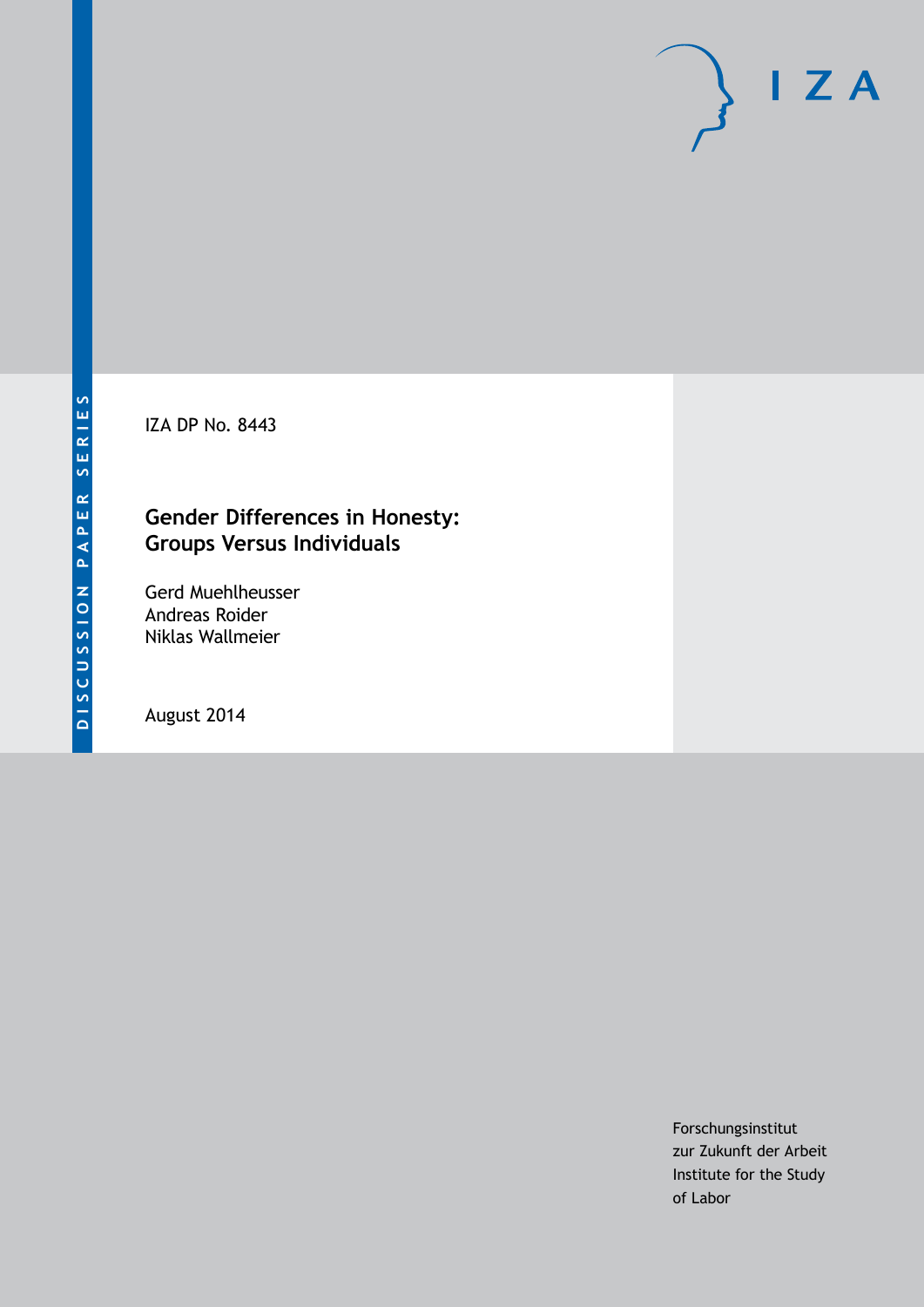# **Gender Differences in Honesty: Groups Versus Individuals**

# **Gerd Muehlheusser**

*University of Hamburg, IZA and CESifo*

# **Andreas Roider**

*University of Regensburg, CEPR, CESifo and IZA*

# **Niklas Wallmeier**

*University of Hamburg*

Discussion Paper No. 8443 August 2014

IZA

P.O. Box 7240 53072 Bonn Germany

Phone: +49-228-3894-0 Fax: +49-228-3894-180 E-mail: [iza@iza.org](mailto:iza@iza.org)

Any opinions expressed here are those of the author(s) and not those of IZA. Research published in this series may include views on policy, but the institute itself takes no institutional policy positions. The IZA research network is committed to the IZA Guiding Principles of Research Integrity.

The Institute for the Study of Labor (IZA) in Bonn is a local and virtual international research center and a place of communication between science, politics and business. IZA is an independent nonprofit organization supported by Deutsche Post Foundation. The center is associated with the University of Bonn and offers a stimulating research environment through its international network, workshops and conferences, data service, project support, research visits and doctoral program. IZA engages in (i) original and internationally competitive research in all fields of labor economics, (ii) development of policy concepts, and (iii) dissemination of research results and concepts to the interested public.

IZA Discussion Papers often represent preliminary work and are circulated to encourage discussion. Citation of such a paper should account for its provisional character. A revised version may be available directly from the author.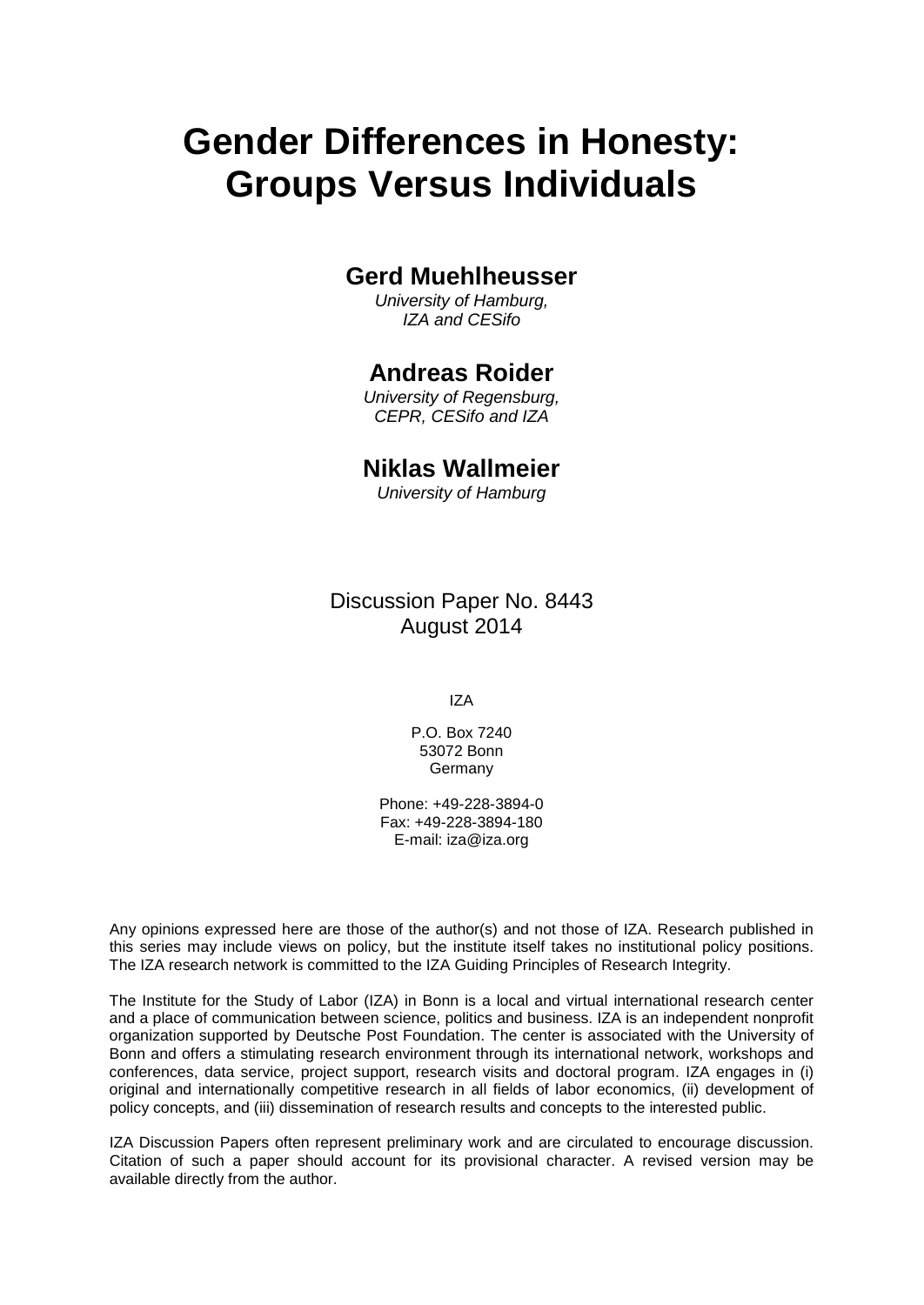IZA Discussion Paper No. 8443 August 2014

# **ABSTRACT**

# **Gender Differences in Honesty: Groups Versus Individuals**

Extending the die rolling experiment of Fischbacher and Föllmi-Heusi (2013), we compare gender effects with respect to unethical behavior by individuals and by two-person groups. In contrast to individual decisions, gender matters strongly under group decisions. We find more lying in male groups and mixed groups than in female groups.

JEL Classification: C91, C92, J16

Keywords: unethical behavior, lying, group decisions, gender effects, experiment

Corresponding author:

Andreas Roider Department of Economics University of Regensburg Universitätsstr. 31 93040 Regensburg **Germany** E-mail: [andreas.roider@ur.de](mailto:andreas.roider@ur.de)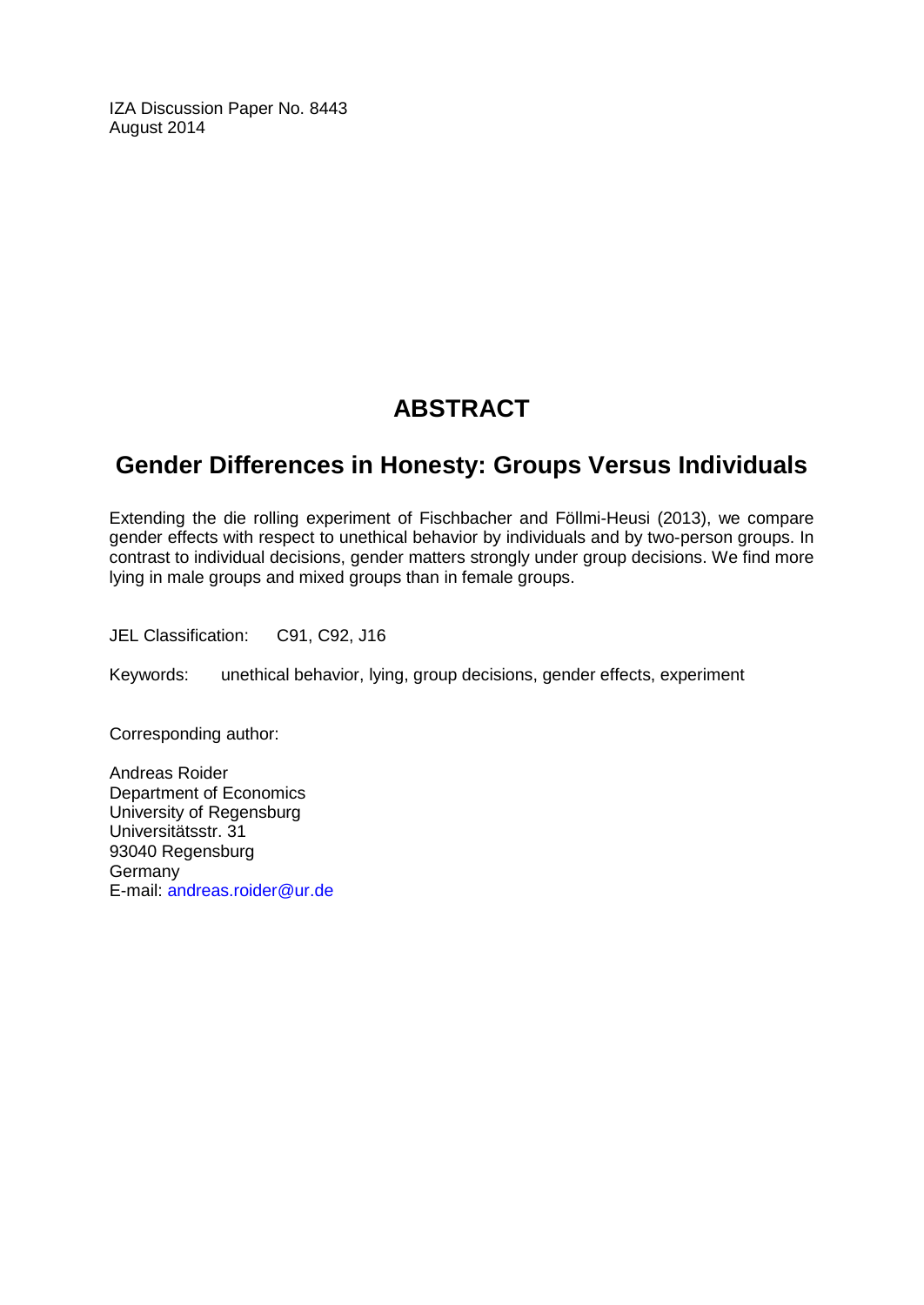# 1 Introduction

Unethical behavior is a ubiquitous feature in many economic contexts, and a number of recent experimental studies have analyzed lying as one prominent type of unethical behavior. For example, in Fischbacher and Föllmi-Heusi (2013) individuals are asked to report the (privately observed) realization of a die roll that determines their payoff. Evidence for lying (on the aggregate level) is then obtained by comparing the actual payoff distribution with the uniform distribution, which would result under truth-telling. Other studies have analyzed lying using the sender-receiver setup of Gneezy (2005). All in all, there is strong evidence for lying, but often not to the maximal extent possible; suggesting that there are private costs associated with such unethical behavior (Gneezy, 2005; Charness and Dufwenberg, 2006; Erat and Gneezy, 2012; Gibson, Tanner, and Wagner, 2013).

With respect to gender difference, it seems that males are somewhat more prone to lying than females, but often the effect is small or not statistically significant (Dreber and Johannesson, 2008; Childs, 2012; Erat and Gneezy, 2012; Houser, Vetter, and Winter, 2012; Conrads, Irlenbusch, Rilke, and Walkowitz, 2013; Conrads, Irlenbusch, Rilke, Schielke, and Walkowitz, 2014; Abeler, Becker, and Falk,  $2014$ ).<sup>1</sup>

So far, the literature on lying behavior has mainly analyzed decisions by individuals; possibly in strategic interaction with other individuals as in tournaments (see e.g., Conrads, Irlenbusch, Rilke, Schielke, and Walkowitz, 2014). However, in many settings, a group of individuals must reach a decision *jointly*, e.g., decision-making by committees in economic, social, or political organizations. In fact, there is growing evidence from contexts other than lying that groups often decide markedly different than individuals (for surveys, see Charness and Sutter, 2012; Kugler, Kausel, and Kocher, 2012). On the one hand, groups are better at solving cognitive tasks and act more selfishly (see e.g., Maciejovsky, Sutter, Budescu, and Bernau, 2013; Bornstein, Kugler, and Ziegelmeyer, 2004; Falk and Szech, 2013). That suggests that groups might be more willing to realize the potential monetary gains from lying. On the other hand, there is evidence that "moral reminders" reduce dishonesty (Pruckner and Sausgruber, 2013). Hence, discussions within groups might lead them to lie less. Taken together, it seems a priori unclear whether lying is more prevalent in groups compared to individuals. Moreover, for the lying

<sup>&</sup>lt;sup>1</sup>For surveys on gender differences in a variety of economic contexts, see e.g., Eckel and Grossman (2008) and Croson and Gneezy (2009).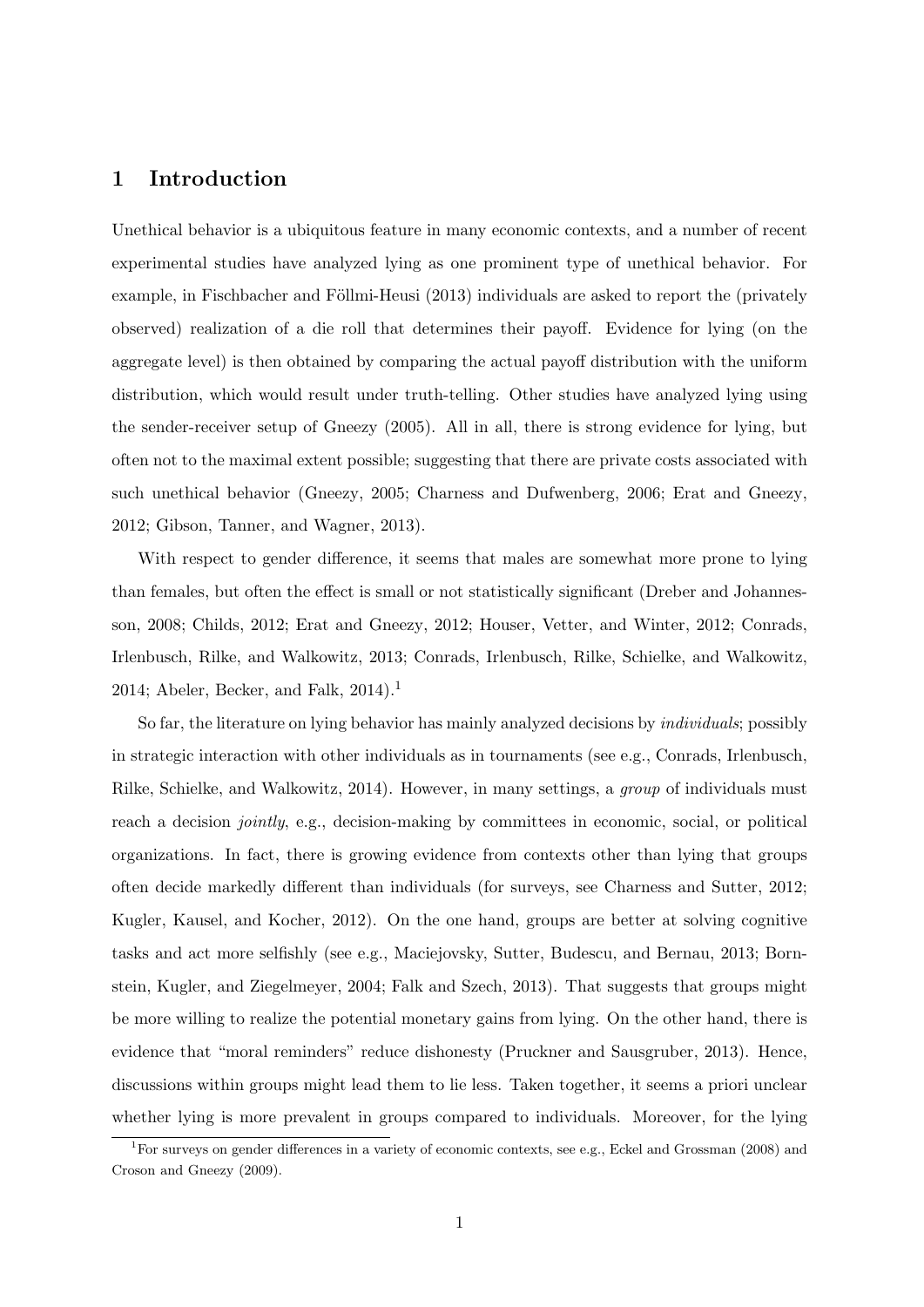behavior of groups their gender composition might matter (see e.g., Dufwenberg and Muren, 2006, where gender composition affects groups' giving in a dictator game). Consequently, this paper aims at providing insights on the unethical behavior of groups and individuals, and the role of gender in this context. Gender composition is found to be particularly important under group decision-making. In our view, this has interesting implications for the design of decision-making (and monitoring) processes in organizations.

# 2 Experimental Design

We extend the simple and widely used die rolling experiment of Fischbacher and Föllmi-Heusi (2013), where subjects decide autonomously and anonymously about their (lying) behavior, to a setting where decisions are made jointly in groups. We consider a treatment  $G$  where randomly formed groups of two subjects need to coordinate on both who rolls the die and on which realization to declare. As a control treatment  $I$ , we replicate the setup of decision-making by individuals as in Fischbacher and Föllmi-Heusi (2013). Subjects were randomly assigned to treatments (and in treatment G, to groups).

The experiment was conducted at the University of Regensburg in June 2014. Participants were recruited through an introductory undergraduate course in economics (economics majors and minors and business majors).<sup>2</sup> Subjects were first asked to complete an unrelated questionnaire inside the lecture hall. They were instructed (i) that their payoff for filling out the questionnaire would be either 0, 1, 2, 3, 4, or 5 Euros, and (ii) that the exact amount would be determined in a second phase of the experiment outside the lecture hall, where they would receive further instructions. We made it clear that payoffs would be completely independent from their answers in the questionnaire, and that their behavior in the experiment would remain anonymous.

The die rolling experiment was then played in paper-pencil style in fifteen booths outside the lecture hall that ensured complete privacy of decision-making. Subjects waited inside the lecture hall at their seats, and were only allowed to proceed outside when booths became vacant. Inside the booth, subjects found a fair, six-sided die, a pen, instructions, an anonymous answer sheet (on which the realization of the die roll was to be declared), and a receipt form

<sup>&</sup>lt;sup>2</sup>As a show-up fee, students who agreed to participate (which all did) received a small bonus towards their final exam.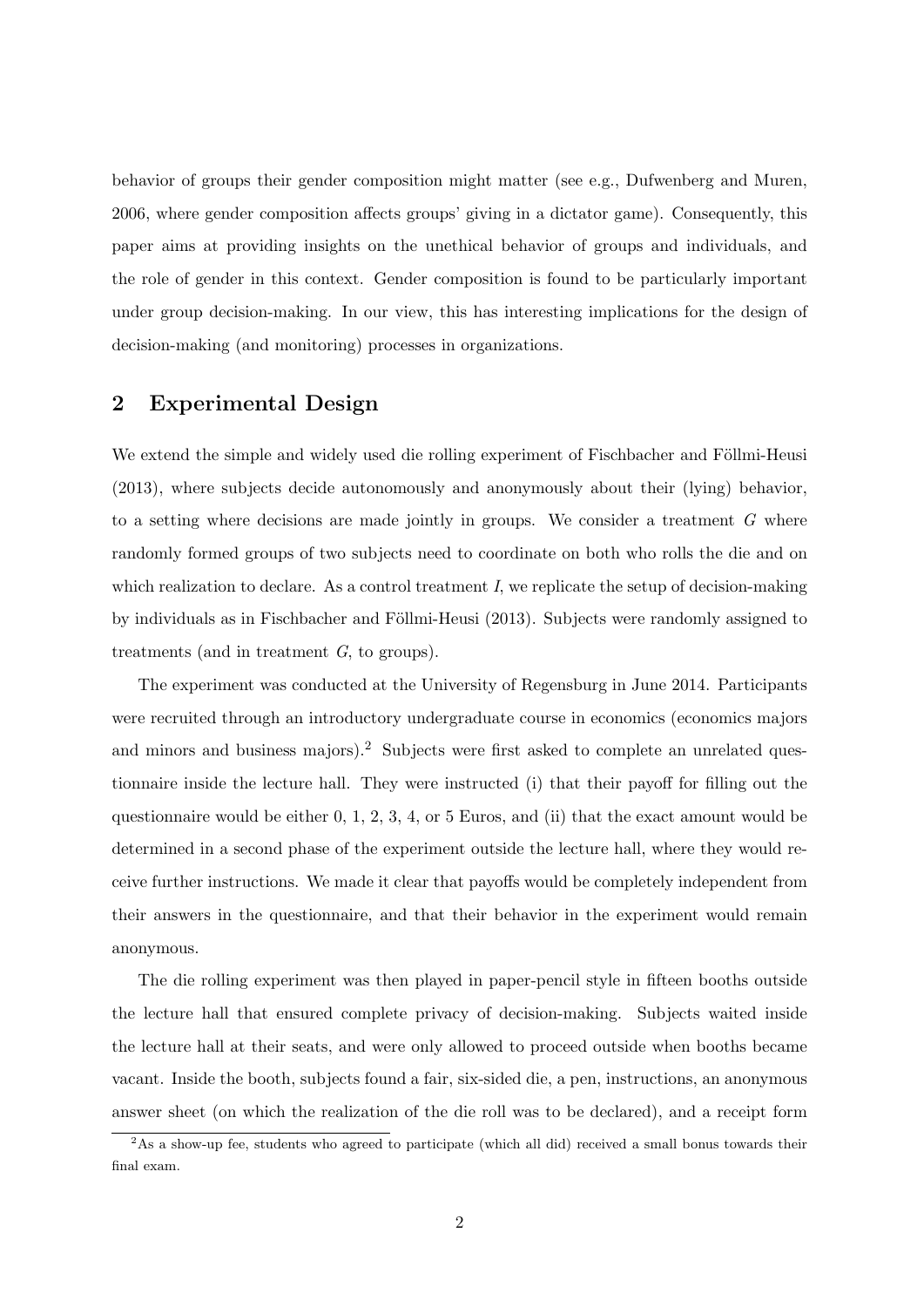for each subject. Translations of the instructions and the answer sheet are included in the Supplementary Material. As each booth contained one die and one answer sheet only, in treatment G, subjects had to make a joint declaration, and they were aware that each of them would receive the declared payoff.<sup>3</sup> Afterwards, subjects proceeded to the cashier desk. They handed in the anonymous questionnaire(s) and the anonymous answer sheet, where it was checked that the declared amounts coincided with those on the receipt form(s). Then each subject went to privately collect his/her payment. As in Fischbacher and Föllmi-Heusi  $(2013)$ , subject *i*'s payment (in Euros)  $\pi_i$ , is related to the declared outcome of the die roll  $r \in \{1, ..., 6\}$ as follows:  $\pi_i = r$  for all  $r \leq 5$  and  $\pi_i = 0$  for  $r = 6$ . In total, there were 228 participants (124) female, 104 male) of which 108 (120) participated in treatment  $I(G)$ . The whole experiment took about 2 hours.

#### 3 Results

Table 1 summarizes the distribution of payoffs in the two treatments. In line with the previous literature, a sizeable amount of lying also occurs in our setting. First, the average payoffs in treatments  $G$  and  $I$  are 3.47 and 3.48, respectively. Hence, they virtually take the same value  $(3.51)$  as in the baseline (individualistic) treatment of Fischbacher and Föllmi-Heusi (2013). Both payoff distributions differ significantly from the uniform distribution that would result under truthful reporting leading to an average payoff of 2.50 ( $p < 0.001$ , two-sided one-sample Kolmogorov-Smirnov (KS) tests). These results are driven mainly by the high frequency of reported 4's and 5's. Comparing our two treatments reveals that - when considering all observations - their payoff distributions do not differ significantly at conventional levels according to a two-sided Mann-Whitney U (MWU) test.<sup>4</sup> However, as shown next, this result masks substantial gender differences. As displayed in Figure 1(a), in treatment I, the average payoff is somewhat higher for male subjects (3.58) than for female subjects (3.40), and both gender-specific payoff distributions differ significantly from the uniform distribution ( $p < 0.001$ , two-sided one-sample KS tests). Hence, females are somewhat less prone to lying than men, but

<sup>3</sup>As participants still had to read the instructions in the booth, they did not need to worry that the time they spent there might be indicative of lying.

<sup>4</sup>Chytilova and Korbel (2014) conduct an artefactual field experiment on lying with children and adolescents at a highschool, where participants were paid in sweets. Their three-person groups obtain a somewhat higher payoff than individuals (3.28 and 2.93, respectively).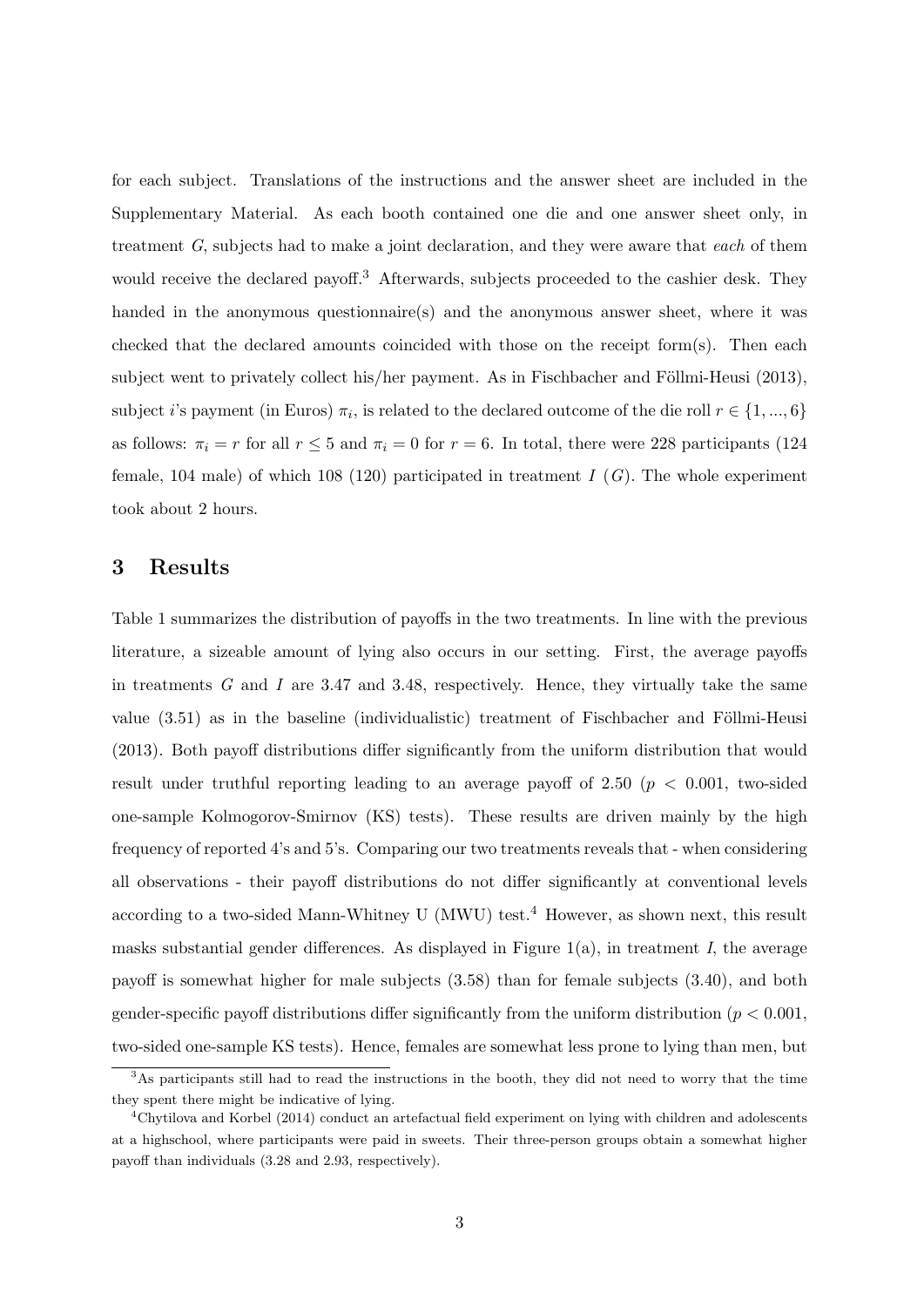|  |  | Table 1: Summary of Payoffs |  |  |
|--|--|-----------------------------|--|--|
|--|--|-----------------------------|--|--|

| Treatment                | $\, n$ | $\overline{\pi}$ | $\pi_i=0$     | $\pi_i=1$   |            | $\pi_i = 2$ $\pi_i = 3$ $\pi_i = 4$ |            | $\pi_i=5$   |
|--------------------------|--------|------------------|---------------|-------------|------------|-------------------------------------|------------|-------------|
| $I$ (all individuals)    | 108    | 3.48             | $.08^{--}$    | $.06^{-}$   | $.09^{--}$ | .19                                 | $28^{+++}$ | $.31^{+++}$ |
| $I$ (females only)       | 58     | 3.40             | $.05^{--}$    | $.10\,$     | .09        | .22                                 | .22        | $.31^{+++}$ |
| $I$ (males only)         | 50     | 3.58             | .10           | $.00^{---}$ | .10        | .14                                 | $.34^{++}$ | $.32^{+++}$ |
| $G$ (all groups)         | 60     | 3.47             | $.05^{--}$    | .10         | $.12\,$    | .17                                 | .20        | $.37^{+++}$ |
| $G$ (female groups only) | 19     | 2.74             | .16           | .11         | .21        | .11                                 | .21        | .21         |
| $G$ (male groups only)   | 13     | 4.00             | .00.          | .08         | .08        | .15                                 | .15        | $.54^{+++}$ |
| (mixed groups only)<br>G | 28     | 3.71             | $.00^{\circ}$ | .11         | .07        | .21                                 | .21        | $.39^{+++}$ |

Note: n and  $\bar{\pi}$  indicate the number of observations and the average payoff, respectively. A minus (plus) sign displays the significance of a two-sided binomial test indicating that the observed relative frequency is smaller (larger) than  $\frac{1}{6}$ : - (+)  $= 10\%$ -level,  $-(- +) = 5\%$ -level,  $- - (- + +) = 1\%$ -level.

the difference is not statistically significant ( $p = 0.477$ , two-sided MWU test). Based on own calculations, this is again very similar to the baseline treatment of Fischbacher and Föllmi-Heusi (2013), where the respective gender-specific values are 3.60 and 3.37 with  $p = 0.133$ .

The (slight) tendency of females to lie less than males is, however, amplified in treatment G, where we observe groups that are either "female" (only females), "male" (only males), or "mixed" (one female, one male). As illustrated in Figure 1(b), compared to treatment I, the average payoff of female groups decreases (to 2.74), while the average payoff of male and mixed groups increases (to 4.00 and 3.71, respectively). Payoffs of female groups are significantly lower than payoffs of male groups or mixed groups (pair-wise two-sided MWU tests with  $p = 0.045$  and  $p = 0.059$ , respectively). The payoffs of male groups and mixed groups are not significantly different from each other (two-sided MWU test,  $p = 0.497$ ). A Jonckheere-Terpstra test indicates that the extent of lying is lowest for female groups followed by female individuals, male individuals, and male groups  $(p = 0.026, \text{ two-sided})$ . In fact, while the payoff distributions of both male groups and mixed groups differ significantly from the uniform distribution, which would obtain under truthful reporting (two-sided one-sample KS tests, each with  $p = 0.001$ , this is not the case for female groups  $(p = 0.311)$ . That is, in contrast to individuals (either female or male), male groups, or mixed groups, one cannot reject that there is no lying in female groups.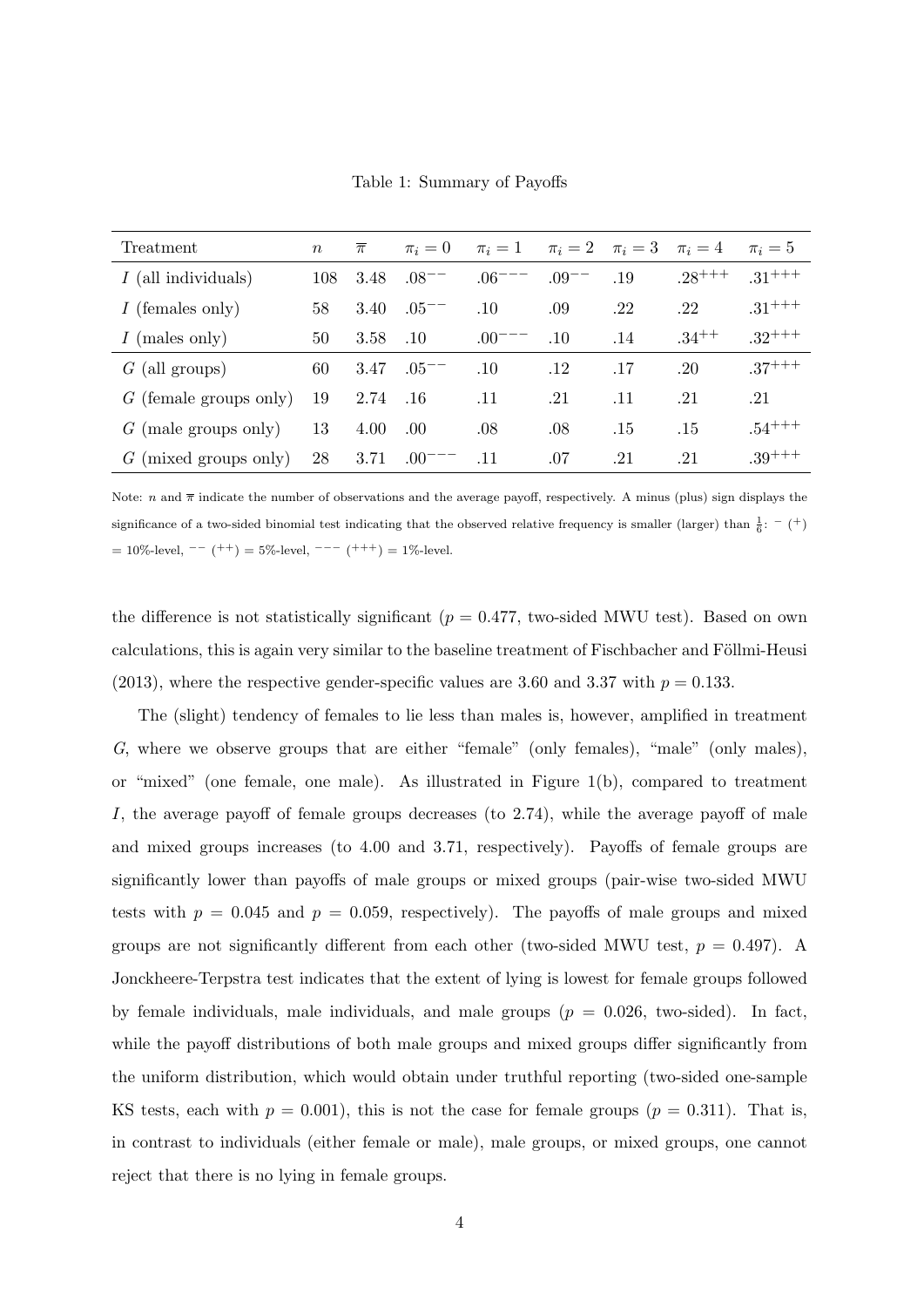

Note: The dotted line indicates a payoff of 2.50, which would obtain on average under truthful reporting.

#### Figure 1: Average Payoffs

There are also interesting gender difference with respect to the extent of lying, which we study by looking at the relative frequencies of  $4$ 's and  $5$ 's.<sup>5</sup> First, we compare the behavior of male individuals and male groups, where similar fractions report either 4 or 5 (0.66 and 0.69, respectively). However, as illustrated by Figure 2, the fractions of male individuals who report 4 respectively 5 are almost identical. In contrast, male groups more often report 5 (in 54% of cases) than 4 (in 15% of cases), where this difference is significant at the 10%-level of a one-sided binomial test that presumes that 4 and 5 occur with equal probability ( $p = 0.0898$ ). Second, from comparing female individuals and female groups a different picture emerges. From Figure 2, if anything, female groups are less likely to report 5's than female individuals (and in treatment  $I(G)$  one cannot reject that 4's and 5's are reported by equal fractions of female individuals (female groups)). Finally, mixed groups seem to be more similar to male groups than to female groups, as there are more 5's than 4's in mixed groups (where the p-value of a respective one-sided binomial test is, however, only 0.1662).

<sup>&</sup>lt;sup>5</sup>In principle, subjects might also lie to their own disadvantage. However, at an aggregate level, for  $\pi_i \leq 3$ none of the frequencies reported in Table 1 are significantly above the truth-telling benchmark 1/6.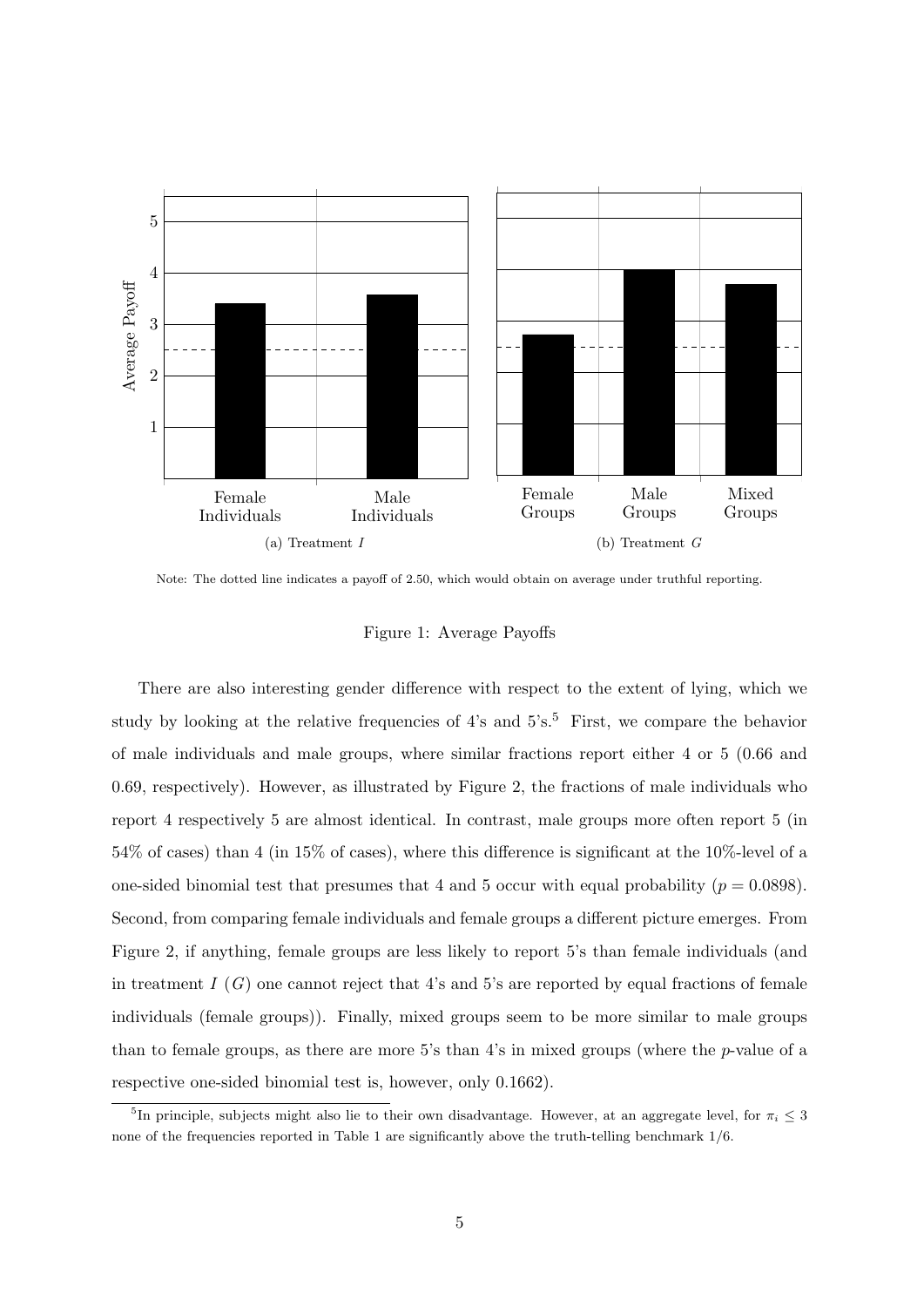

Figure 2: Frequencies of 4's and 5's by Gender and Treatment

### 4 Discussion

Many important economic, social, or political decisions are taken by groups rather than individuals. We investigate how gender affects unethical behavior in the form of lying. In line with the previous literature, we find no clear evidence for gender differences under individual decisionmaking on lying. In contrast, in the case of group decision-making, more pronounced gender effects arise; resulting in more (less) aggregate unethical behavior in male (female) groups. Moreover, male groups seem to have a greater tendency towards exploiting the full gains from lying (i.e., securing the maximum payoff of 5) than female groups. Finally, mixed groups with equal shares of males and females behave similarly to male groups. Hence, from the viewpoint of organizational design, our results suggest that in contexts where unethical behavior might be an issue, designers might want to pay particular attention to decisions that are taken by purely male (or male-dominated) groups. With respect to future research, it would be interesting to study in more detail which mechanisms might lead to an amplification of gender effects in groups, and to which degree our observations extend to other forms of unethical behavior or other contexts.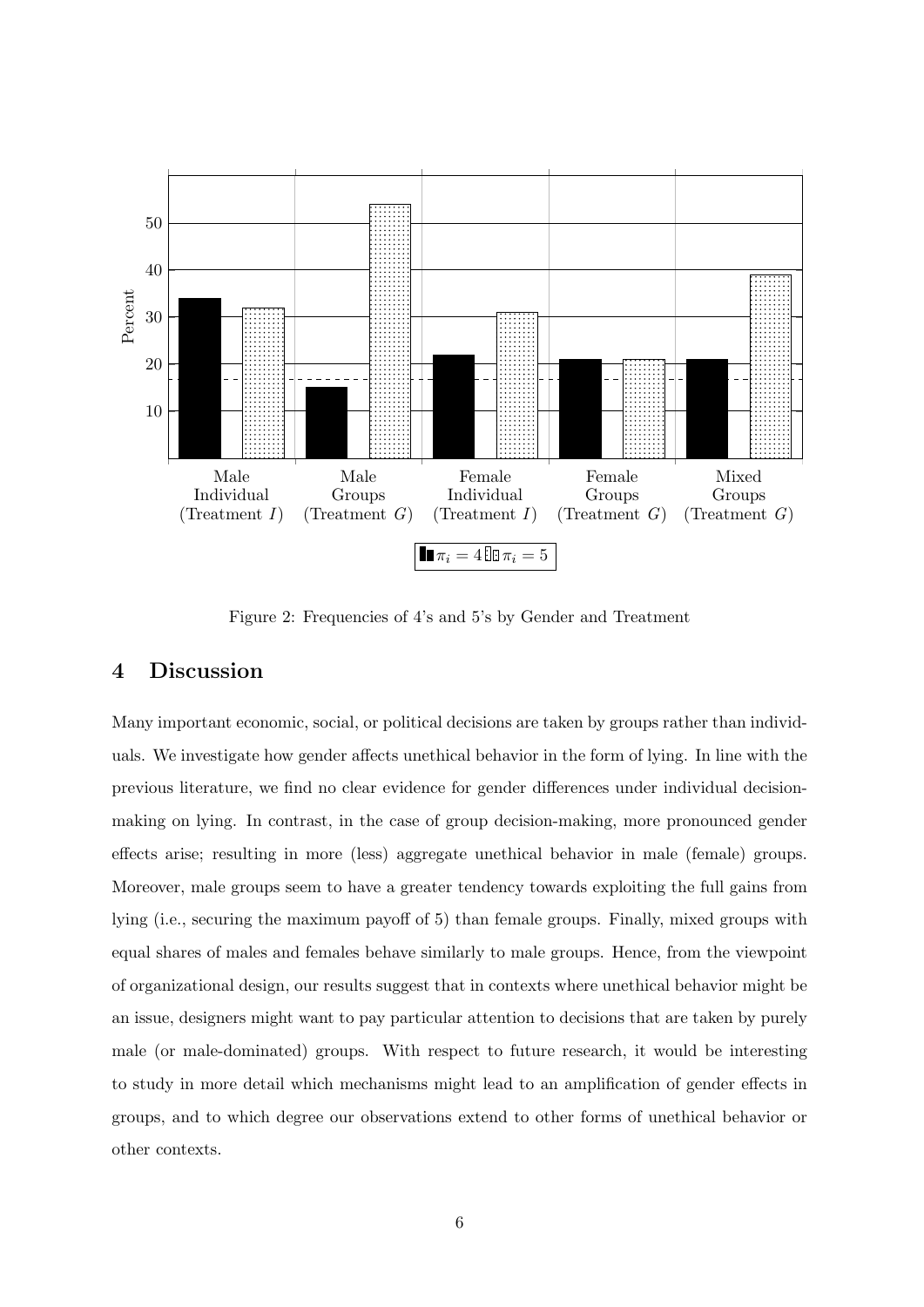# Acknowledgements

Financial support by the Fritz Thyssen Foundation (Grant 10.13.2.097) is gratefully acknowledged. Moreover, we thank Thomas Tröger for helpful comments and discussions. We also thank various Ph.D students and post-docs for helping to run the experiment.

### References

- Abeler, J., A. Becker, and A. Falk (2014): "Representative Evidence on Lying Costs," Journal of Public Economics, 113, 96–104.
- Bornstein, G., T. Kugler, and A. Ziegelmeyer (2004): "Individual and Group Decisions in the Centipede Game: Are Groups More "Rational" Players?," Journal of Experimental Social Psychology, 40(5), 599–605.
- CHARNESS, G., AND M. DUFWENBERG (2006): "Promises and Partnership," *Econometrica*, 74(6), 1579–1601.
- CHARNESS, G., AND M. SUTTER (2012): "Groups Make Better Self-Interested Decisions," Journal of Economic Perspectives, 26(3), 157–176.
- Childs, J. (2012): "Gender Differences in Lying," Economics Letters, 114(2), 147–149.
- CHYTILOVA, J., AND V. KORBEL (2014): "Individual and Group Cheating Behavior: A Field Experiment with Adolescents," Charles University Prague, IES Working Paper 06/2014.
- Conrads, J., B. Irlenbusch, R. M. Rilke, A. Schielke, and G. Walkowitz (2014): "Honesty in Tournaments," Economics Letters, 123(1), 90–93.
- Conrads, J., B. Irlenbusch, R. M. Rilke, and G. Walkowitz (2013): "Lying and Team Incentives," Journal of Economic Psychology, 34, 1–7.
- CROSON, R., AND U. GNEEZY (2009): "Gender Differences in Preferences," Journal of Economic Literature, 47(2), 448–474.
- DREBER, A., AND M. JOHANNESSON (2008): "Gender Differences in Deception," Economics Letters, 99(1), 197–199.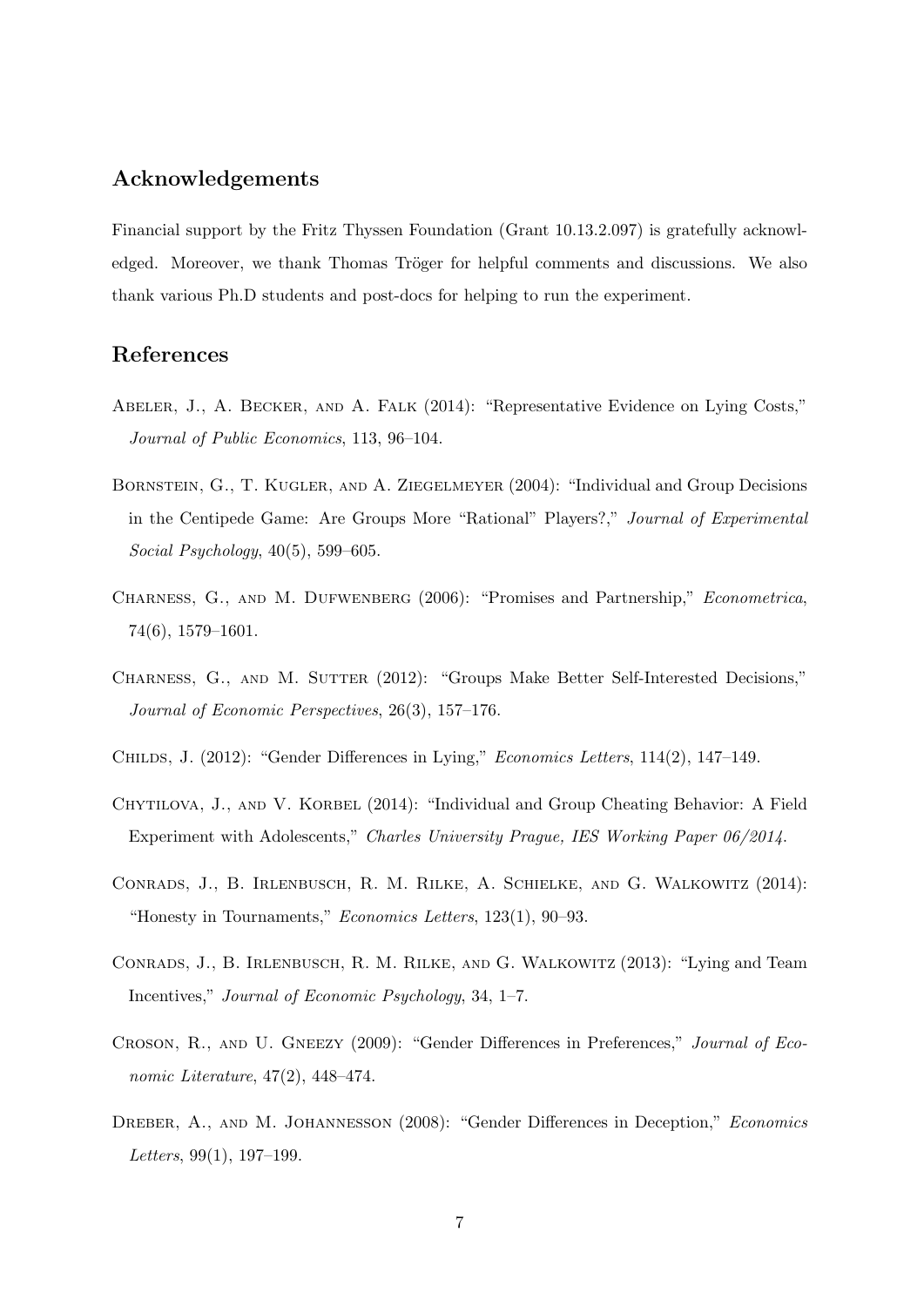- DUFWENBERG, M., AND A. MUREN (2006): "Gender Composition in Teams," Journal of Economic Behavior & Organization,  $61(1)$ ,  $50-54$ .
- Eckel, C. C., and P. J. Grossman (2008): "Differences in the Economic Decisions of Men and Women: Experimental Evidence," in Handbook of Experimental Economics Results, ed. by C. R. Plott, and V. L. Smith, vol. 1. Elsevier.
- ERAT, S., AND U. GNEEZY (2012): "White Lies," Management Science, 58(4), 723–733.
- Falk, A., and N. Szech (2013): "Morals and Markets," Science, 340(6133), 707–711.
- FISCHBACHER, U., AND F. FÖLLMI-HEUSI (2013): "Lies in Disguise: An Experimental Study on Cheating," Journal of the European Economic Association, 11(3), 525–547.
- Gibson, R., C. Tanner, and A. F. Wagner (2013): "Preferences for Truthfulness: Heterogeneity Among and Within Individuals," American Economic Review, 103(1), 532–548.
- GNEEZY, U. (2005): "Deception: The Role of Consequences," American Economic Review, 95(1), 384–394.
- HOUSER, D., S. VETTER, AND J. WINTER (2012): "Fairness and Cheating," European Economic Review, 56(8), 1645–1655.
- Kugler, T., E. E. Kausel, and M. G. Kocher (2012): "Are Groups More Rational Than Individuals? A Review of Interactive Decision Making in Groups," Wiley Interdisciplinary Reviews: Cognitive Science, 3(4), 471–482.
- Maciejovsky, B., M. Sutter, D. V. Budescu, and P. Bernau (2013): "Teams Make You Smarter: How Exposure to Teams Improves Individual Decisions in Probability and Reasoning Tasks," Management Science, 59(6), 1255–1270.
- PRUCKNER, G. J., AND R. SAUSGRUBER (2013): "Honesty on the Streets: A Field Study on Newspaper Purchasing," Journal of the European Economic Association, 11(3), 661–679.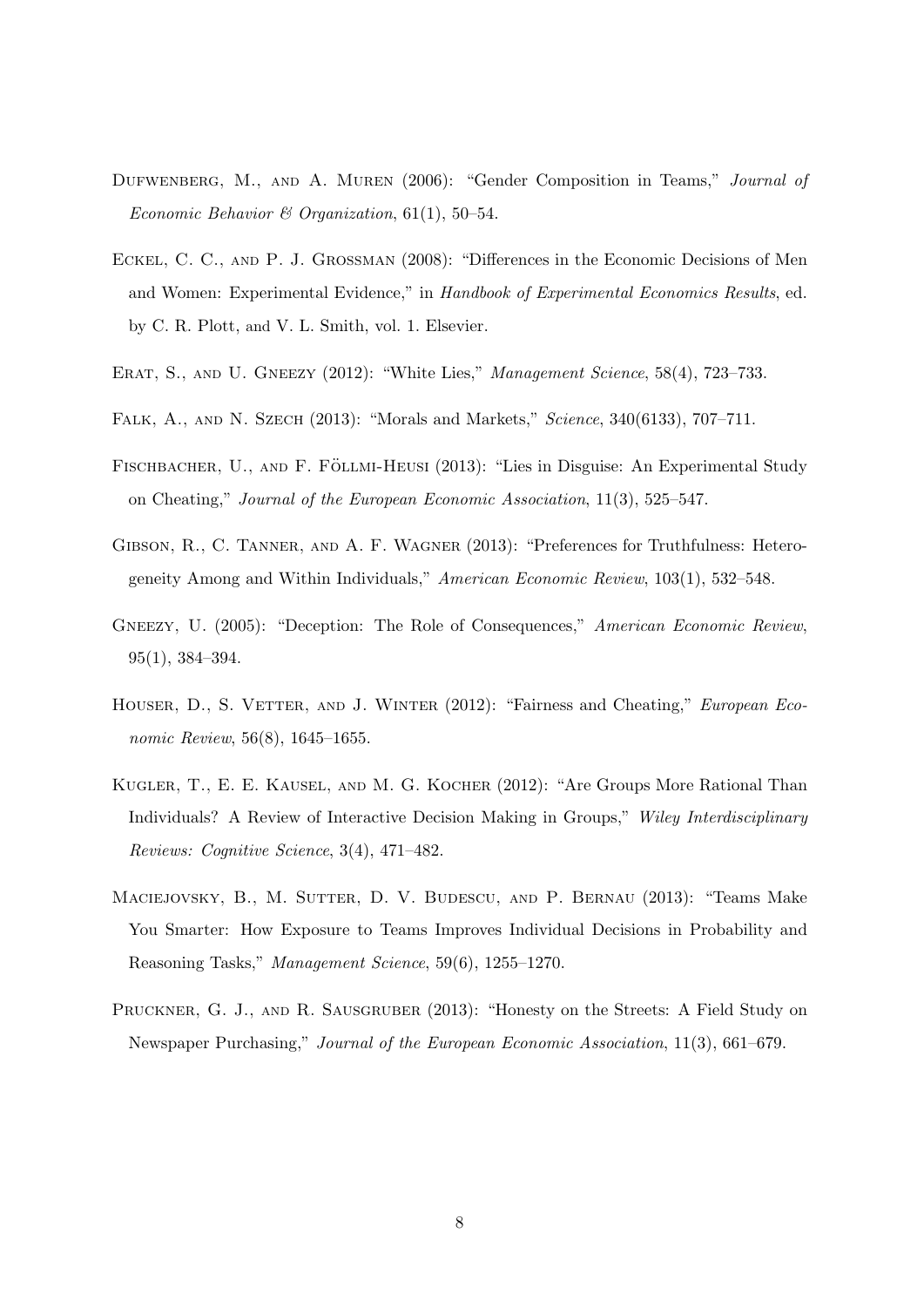#### Supplementary Material: Instructions and Answer Sheet

As Supplementary Material, we provide translated versions of the instructions (Section A) and the answer sheet (Section B) provided inside the booths for treatment I. In square brackets, we state the respective adjustments in the text for the two treatments  $I$  and  $G$ . The original versions (in German) are available upon request.

To avoid waiting lines at the cashier desks, we had two of them marked with green and red signs, respectively. We used otherwise identical, randomly allocated answer sheets and receipt forms in these colors (in equal proportions) and asked subjects to go to the corresponding color-coded cashier desk after they had completed the experiment.

# A Instructions

Please read the entire instructions first before you roll the die!

For participating in this experiment  $[G: \text{each of}]$  you will receive a payoff.

For organizational reasons, the color of your documents determines at which cashier desk you will receive your payoff: If your documents are in red, [G: both of] you may go to the red cashier desk after finishing the experiment. If they are in green, then  $[G:$  both of you may go to the green cashier desk after finishing the experiment.

The payoff that  $[G: each of]$  you will receive will be determined by rolling a die:

Outcome of die roll 1 2 3 4 5 6 Payoff in Euros 1 2 3 4 5 0

[I: Please roll the die in front of you once.] [G: Please agree upon who of you will roll the die in front of you once.] After that, please circle the outcome of the die roll and the related payoff on the answer sheet. You are free to roll the die more than once, but only the first roll is relevant for your payoff.

In a next step, we ask  $[G: \text{each of}]$  you to fill out and sign your receipt form (name and payoff) in line with your entry on the answer sheet.